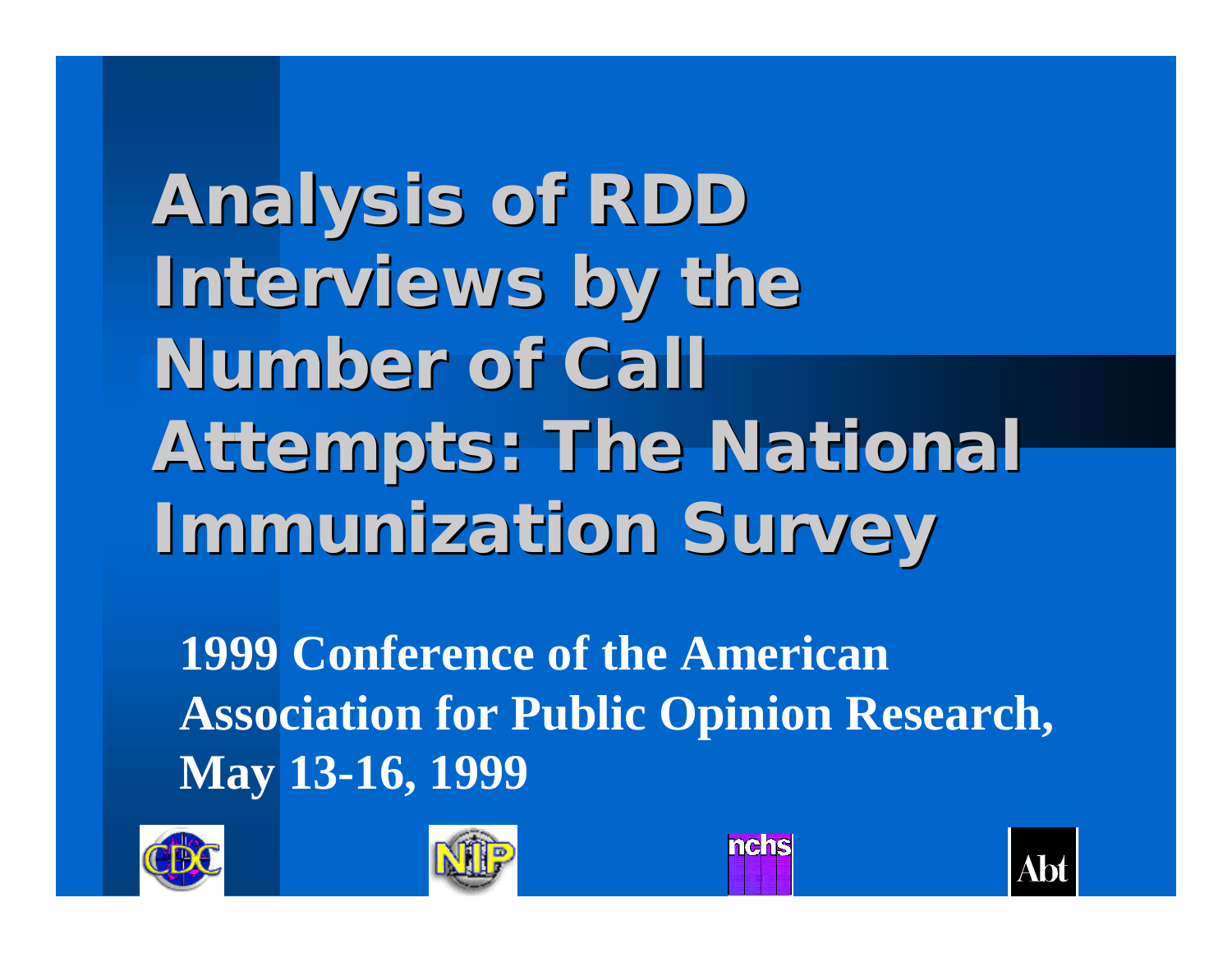# Paper Co-Authors

- $\bullet$  **J. Michael Dennis (Abt Associates Inc.)**
- l **Nancy A. Mathiowetz (Joint Program in Survey Methodology, University of Maryland)**
- **Candice Saulsberry (Abt Associates Inc.)**
- **Martin Frankel (Abt Associates Inc.)**
- **K.P. Srinath (Abt Associates Inc.)**
- **Ann-Sofi Rodén (Abt Associates Inc.)**
- l **Philip J. Smith (National Immunization Program, CDC)**
- **Robert A. Wright (National Center for Health Statistics, CDC)**







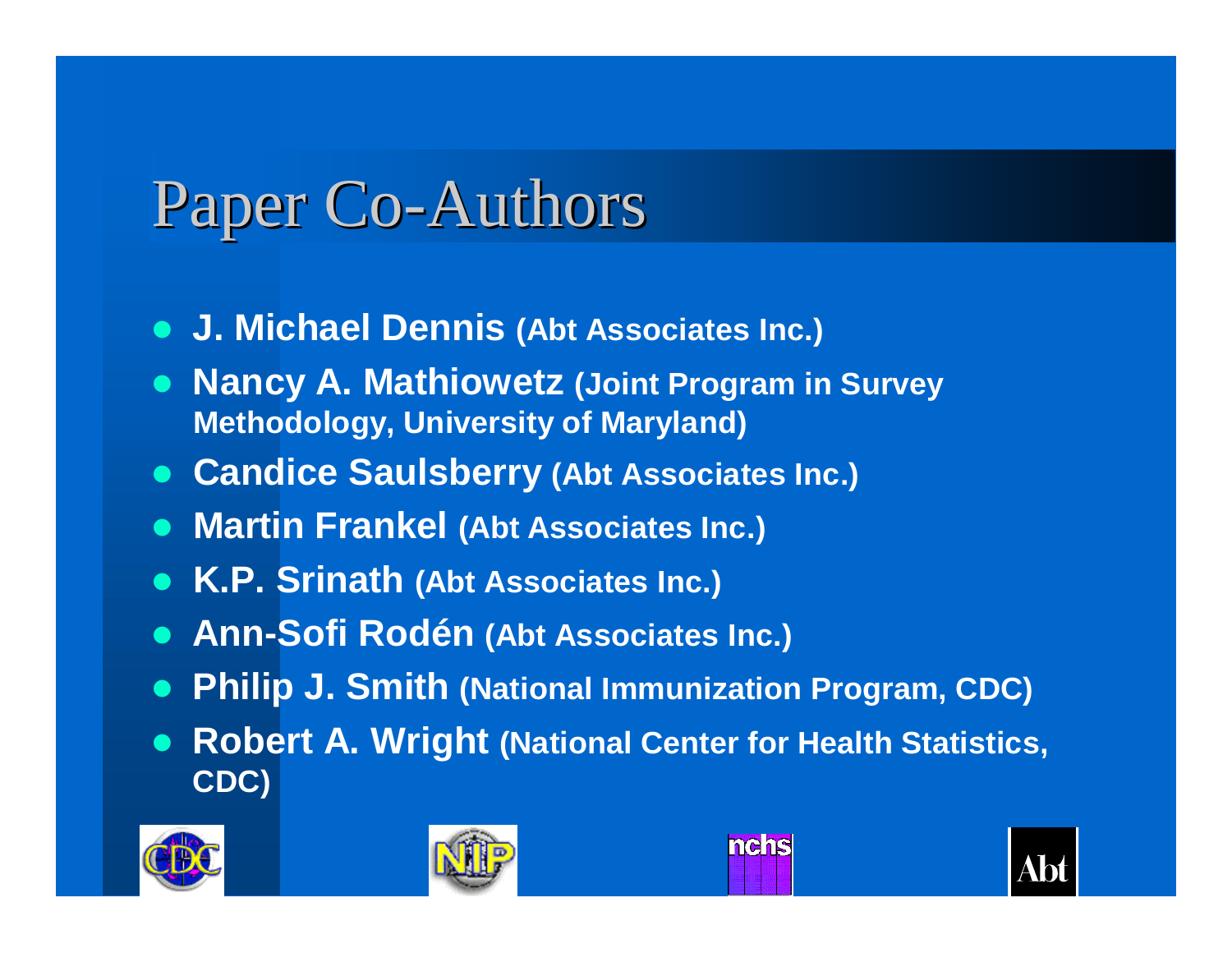**Sponsored by the National Immunization Program and the National Center for Health Statistics of the Centers for Disease Control and Prevention**

#### Conducted by Abt Associates Inc.

Contact Author: J. Michael Dennis, Abt Associates Inc., 640 N. LaSalle, Suite 400, Chicago, IL 60610, michael\_dennis@abtassoc.com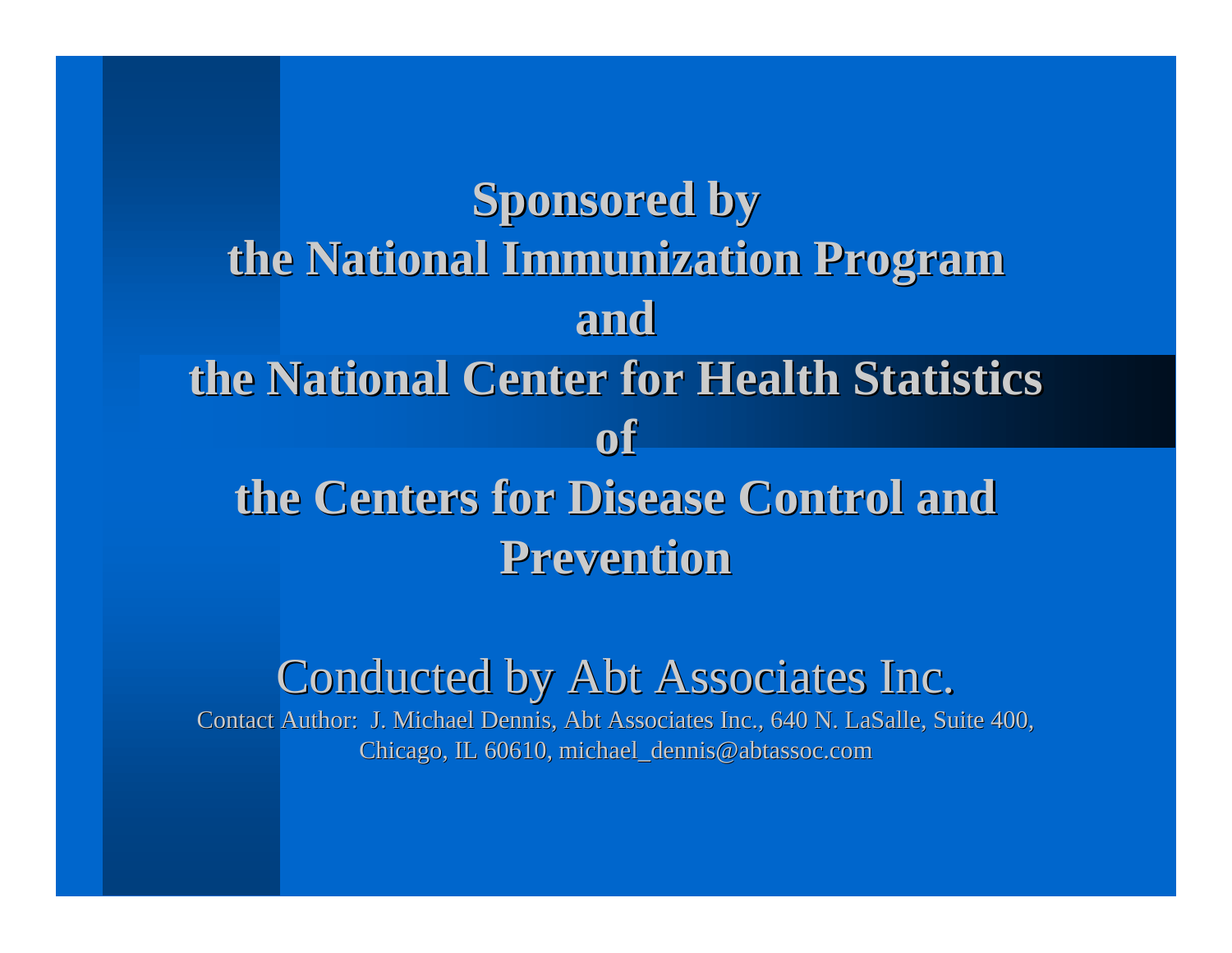# Research Questions

- **General call attempt statistical properties**
- **Understanding call attempt variation**
- **Relationship between call attempts and--**
	- **reduction in non-response bias**
	- **data quality**
	- **response rates**
	- **accuracy and precision of vaccination coverage estimates**







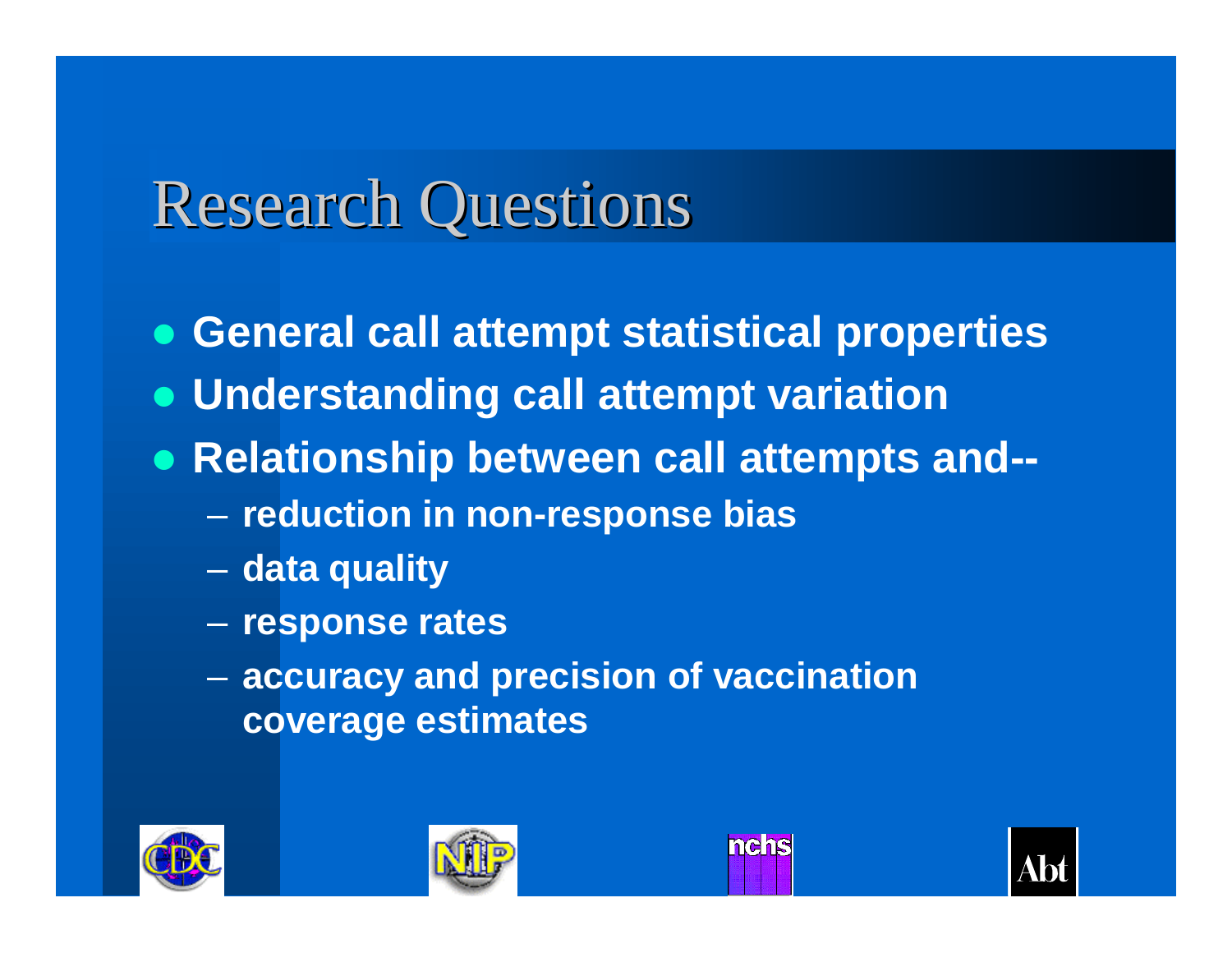# Design of the NIS

- l **78 Geographic Areas (50 States, 28 Metropolitan Areas)**
- **1.9 Million Fielded RDD Phone Lines Per Year**
- **Over 9 million call attempts per year**
- l **Over 900,000 screens and 35,000 RDD Interviews per Year**
- **About 1,000 High-Attempt Interviews a Year (More than 24 dial attempts)**
- **Provider Record Check Study**







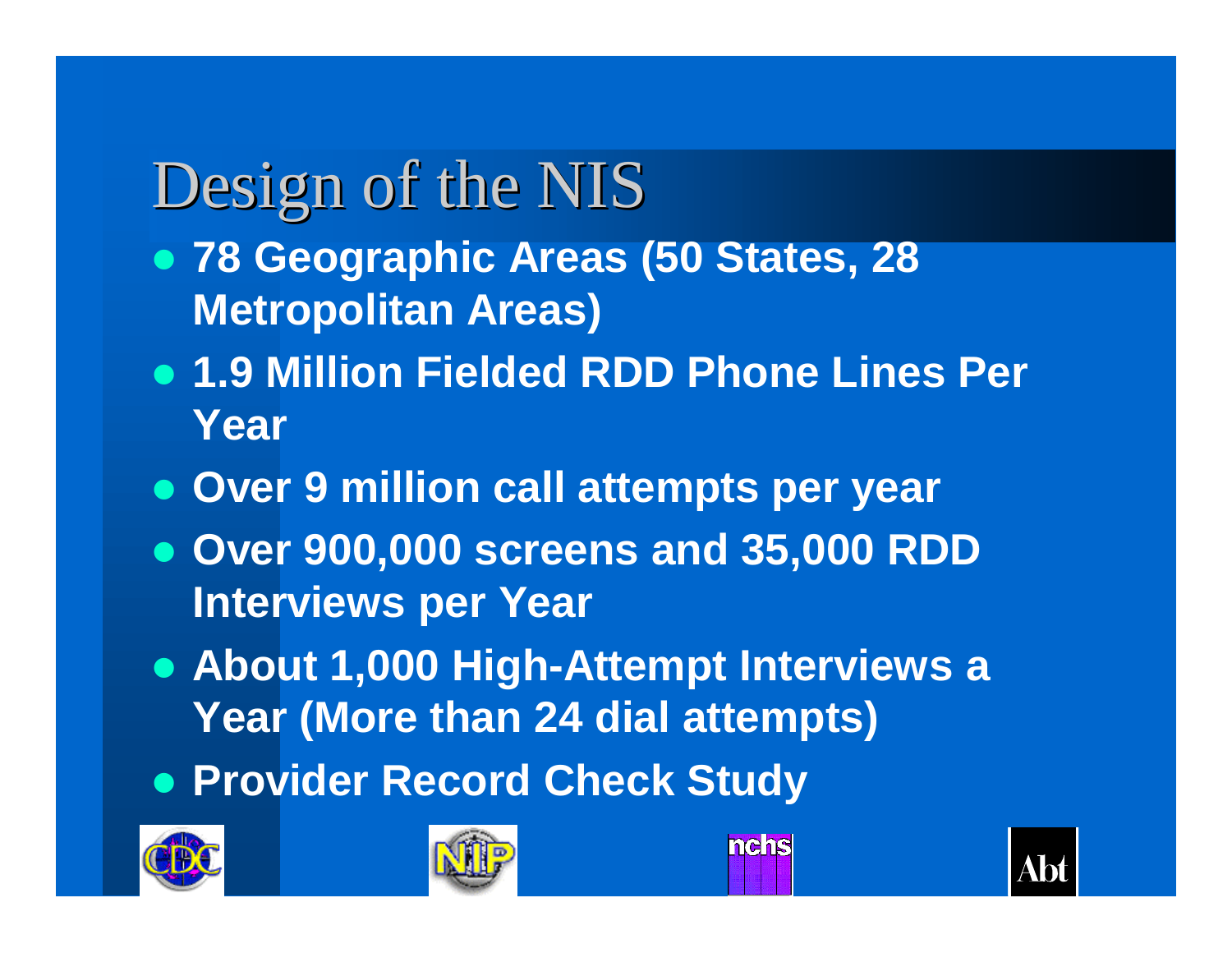## Note on Distribution of Calls

**• Means: 4.95 calls per fielded case; 3.1 calls to contact a household; 3.4 calls to complete a screen; 5.6 calls to obtain an interview**

l **By the 5th dial attempt, 69% of interviews are completed; by 10th dial, 86%; by 25th, 97.6%.**







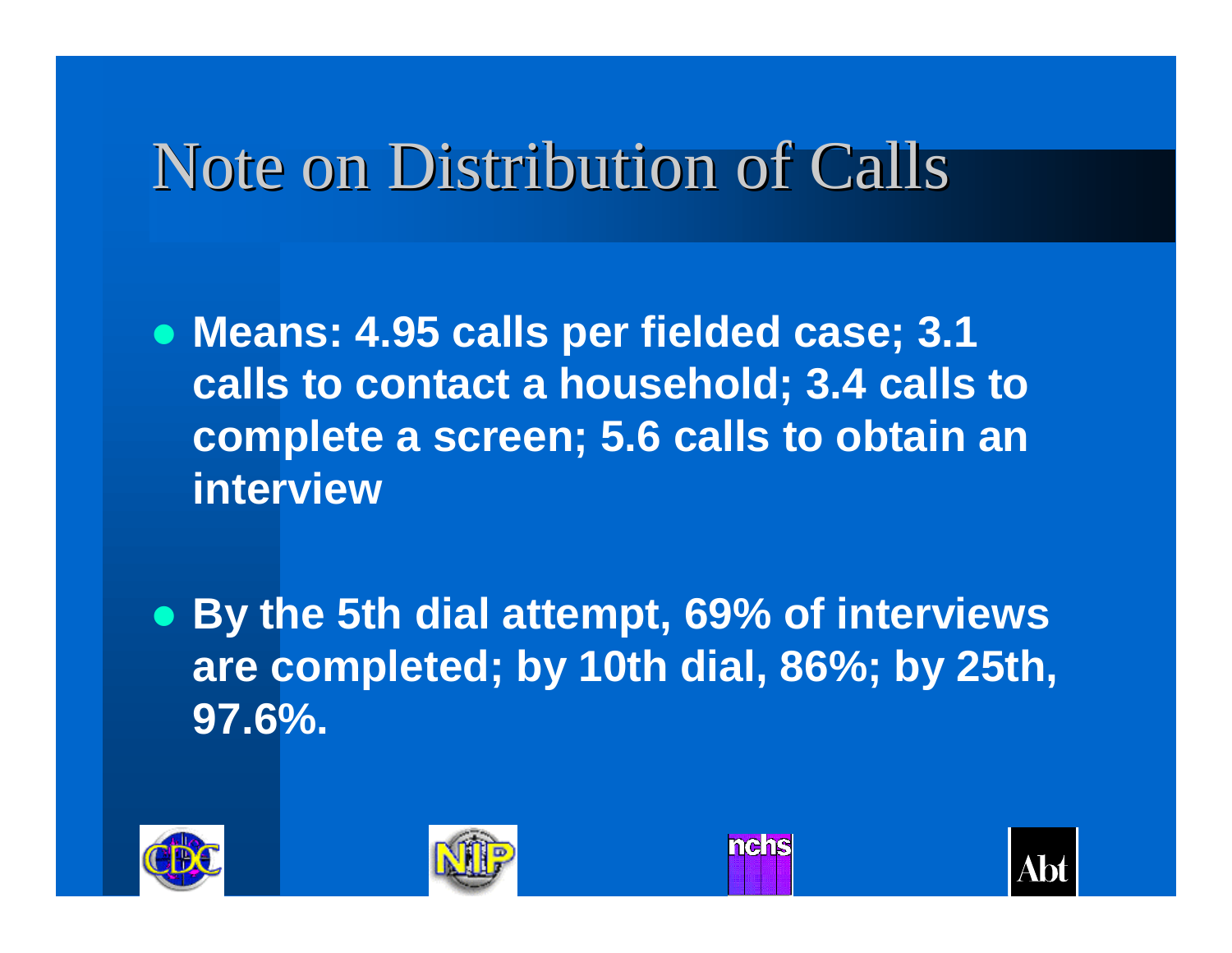### Cumulative Percent of Obtained Household Contacts, Completed Screens and Interviews



nehs

Abt



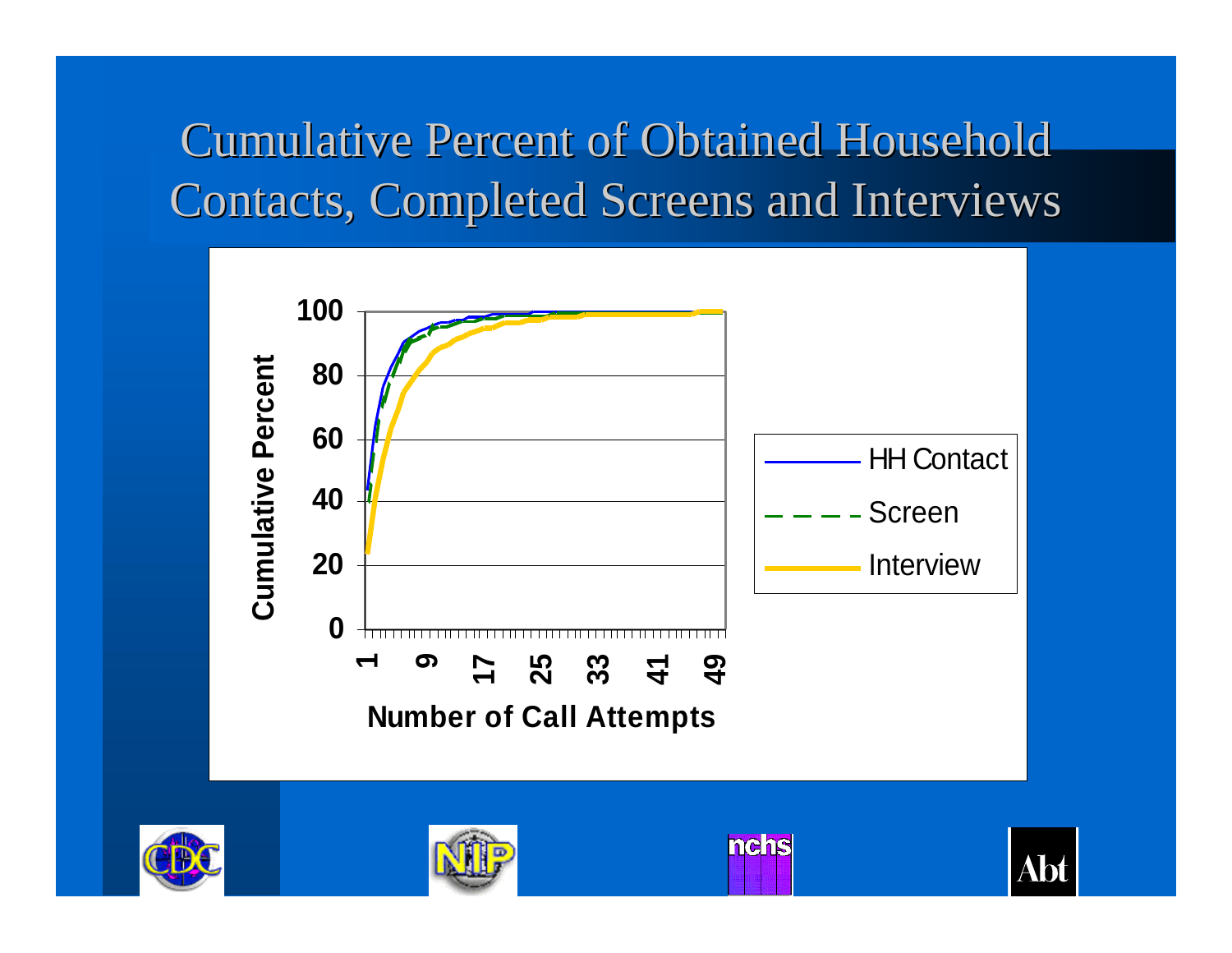#### Comparison of Mean Call Attempts for Failures and Successes: Screen and Interview

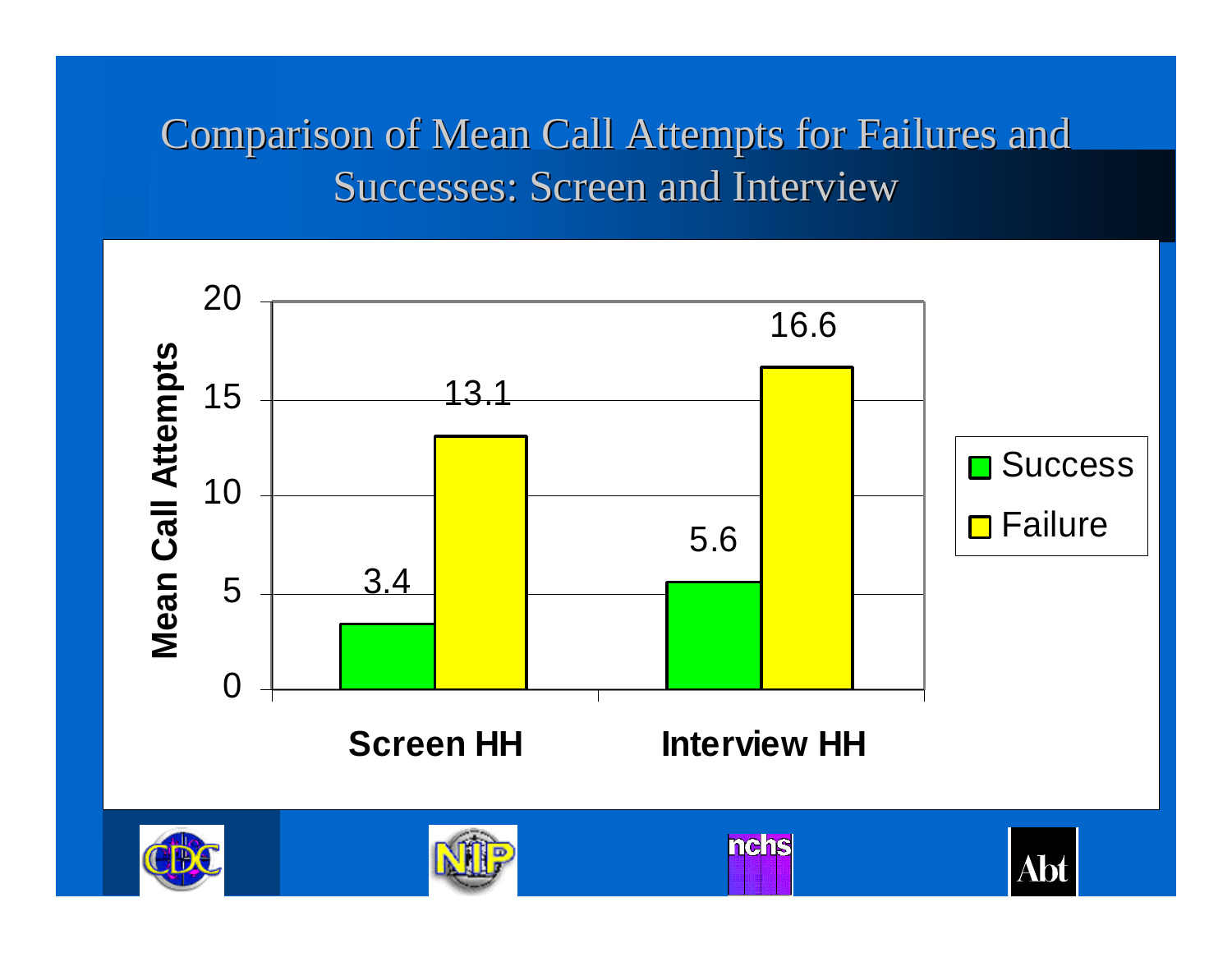#### Ratio of All Dial Attempts to Completed Screens and Interviews (Includes Dials Made on All Other Cases)

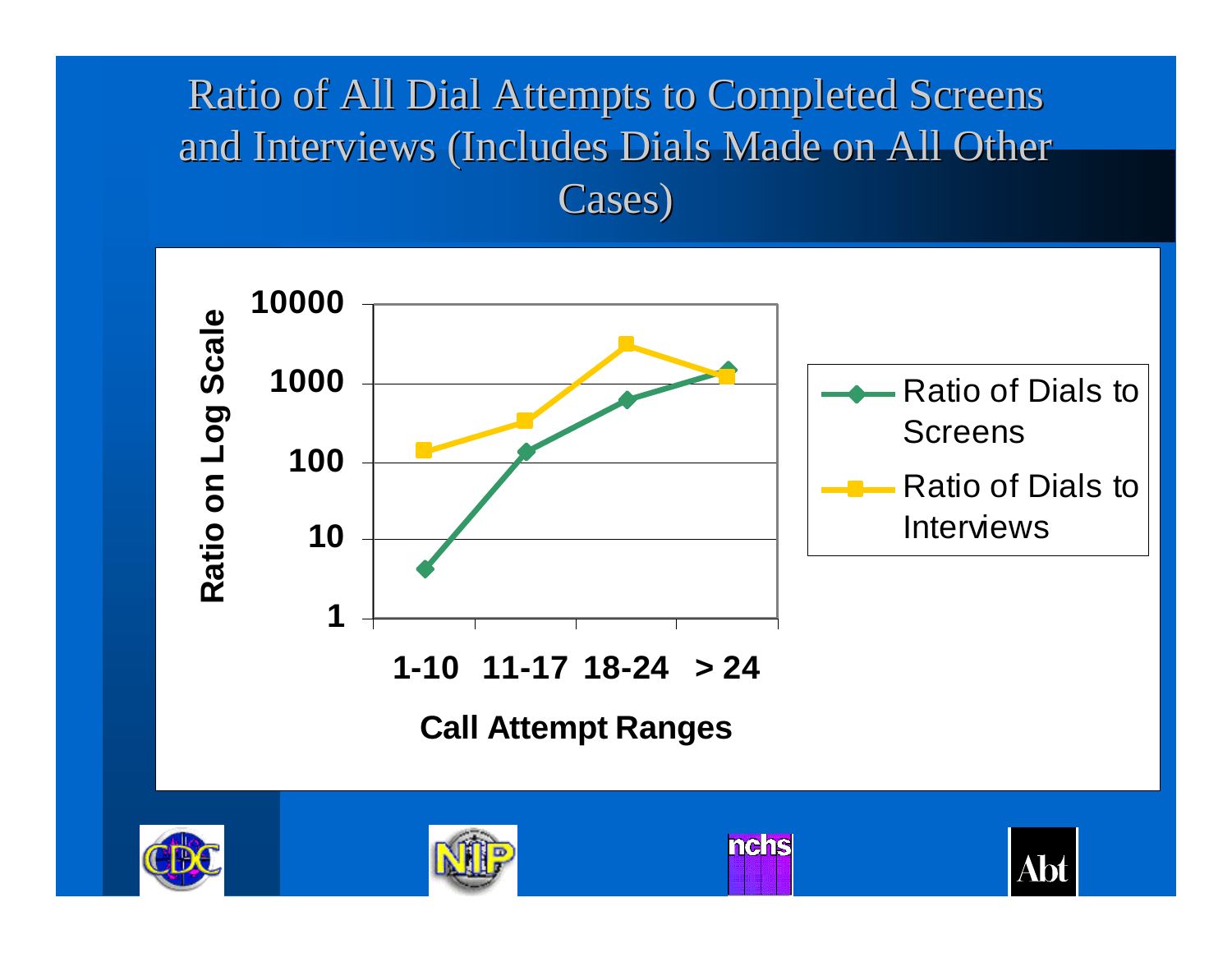#### Mean Number of Call Attempts by Metropolitan Statistical Area (MSA) Type









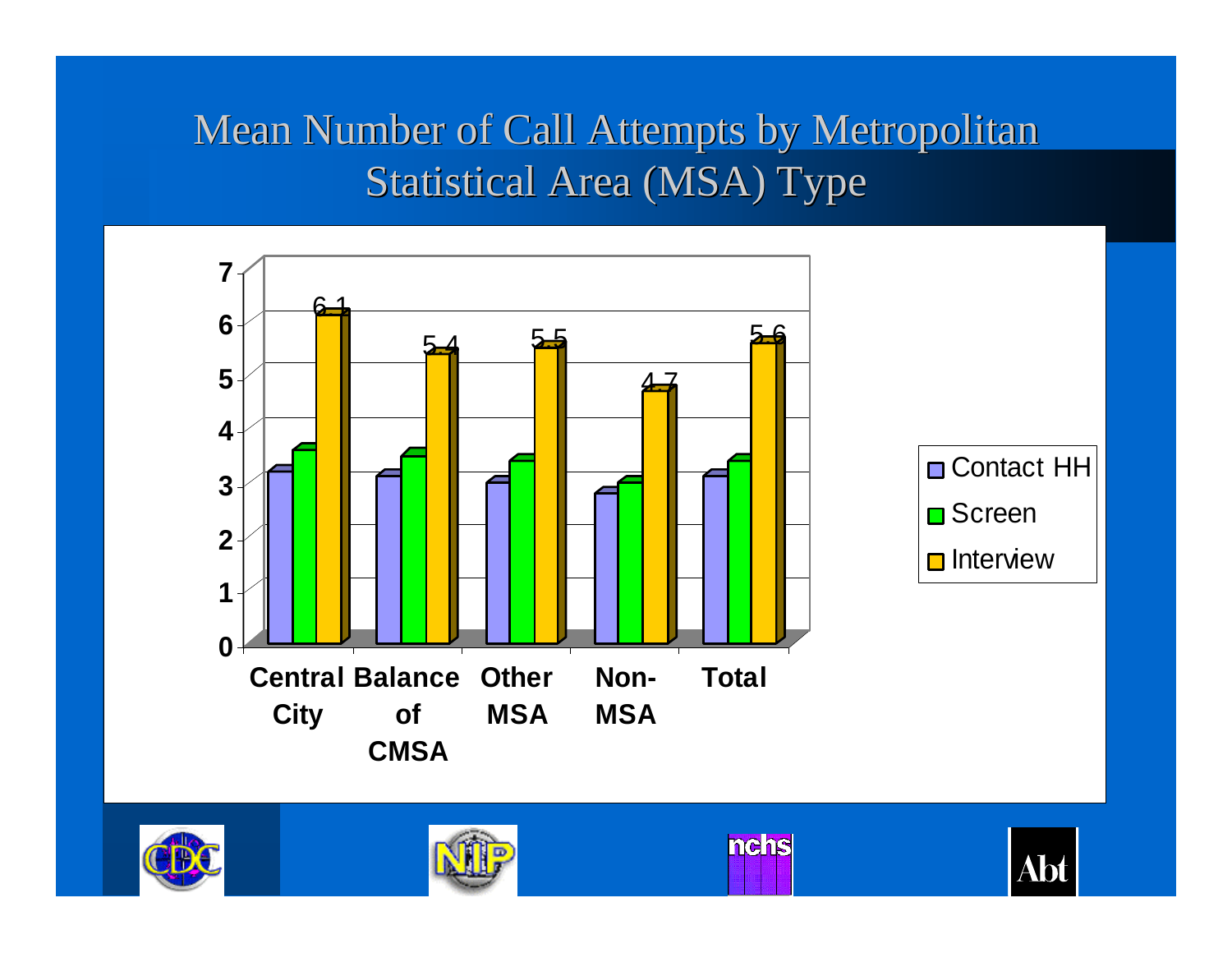#### Mean Number of Call Attempts for Completed Interviews in 9 Census Regions

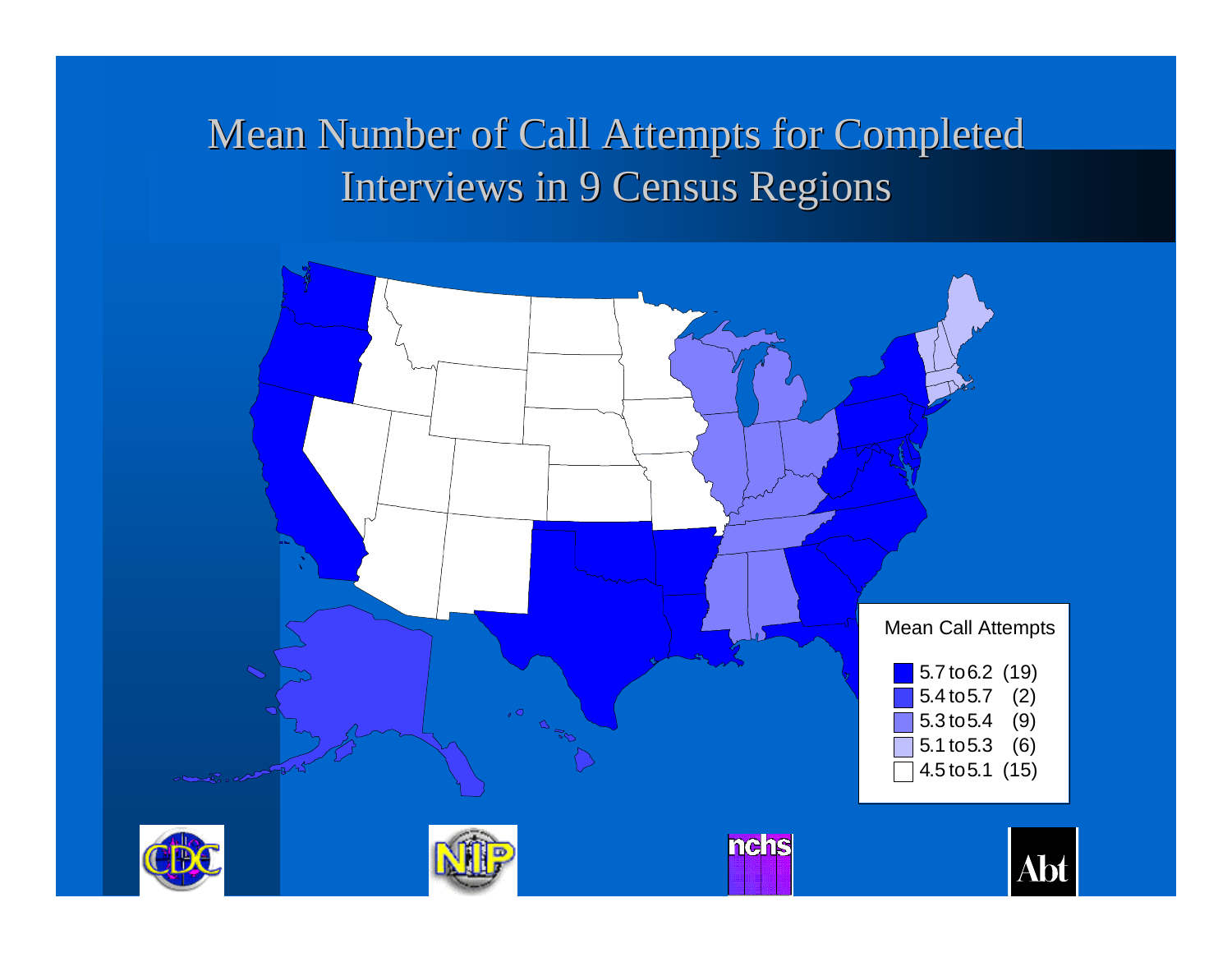#### Eligibility Rate by Number of Call Attempt: By Group and Cumulative

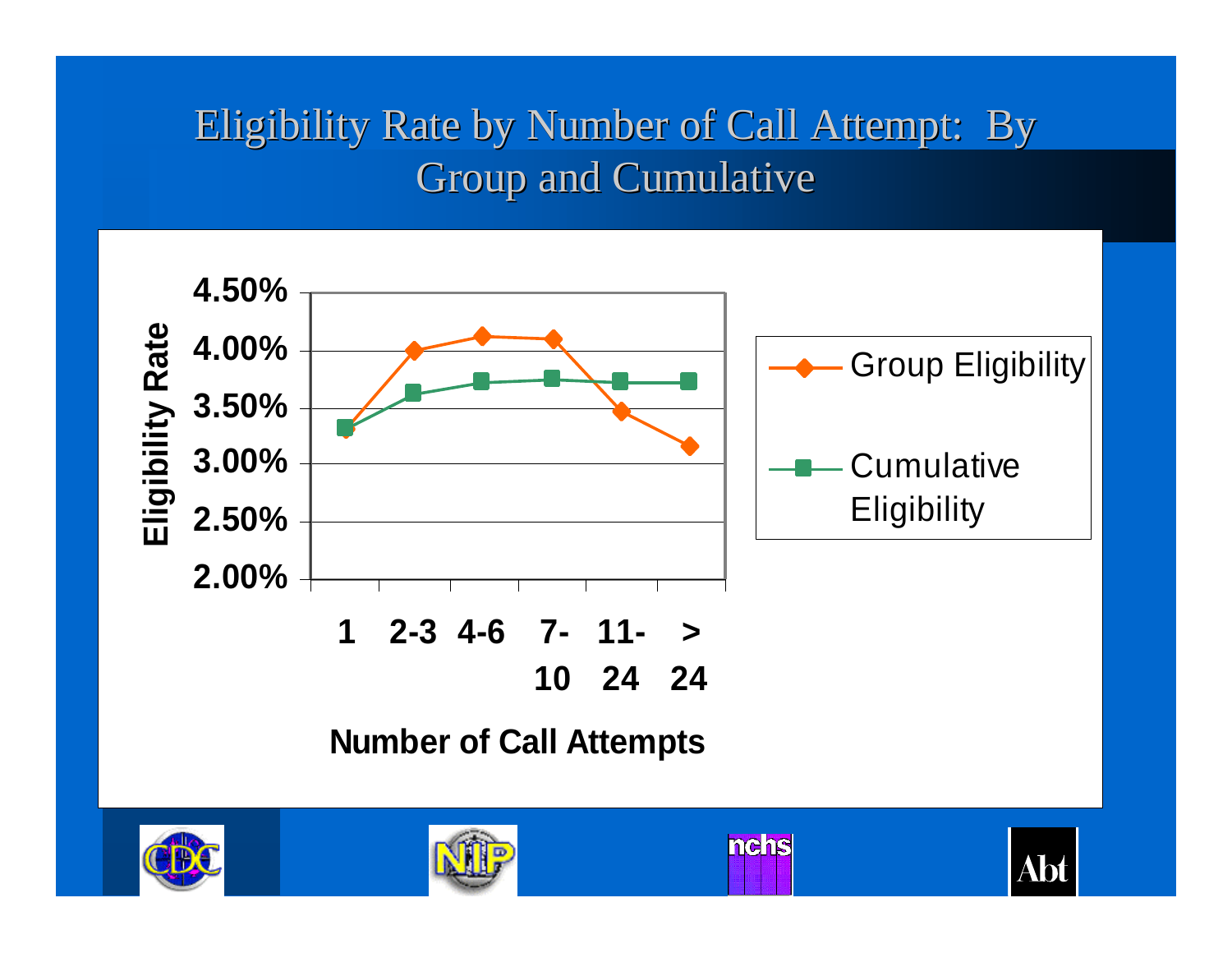#### Data Quality Indicators by Number of Call Attempt for Completing Interview







nehs

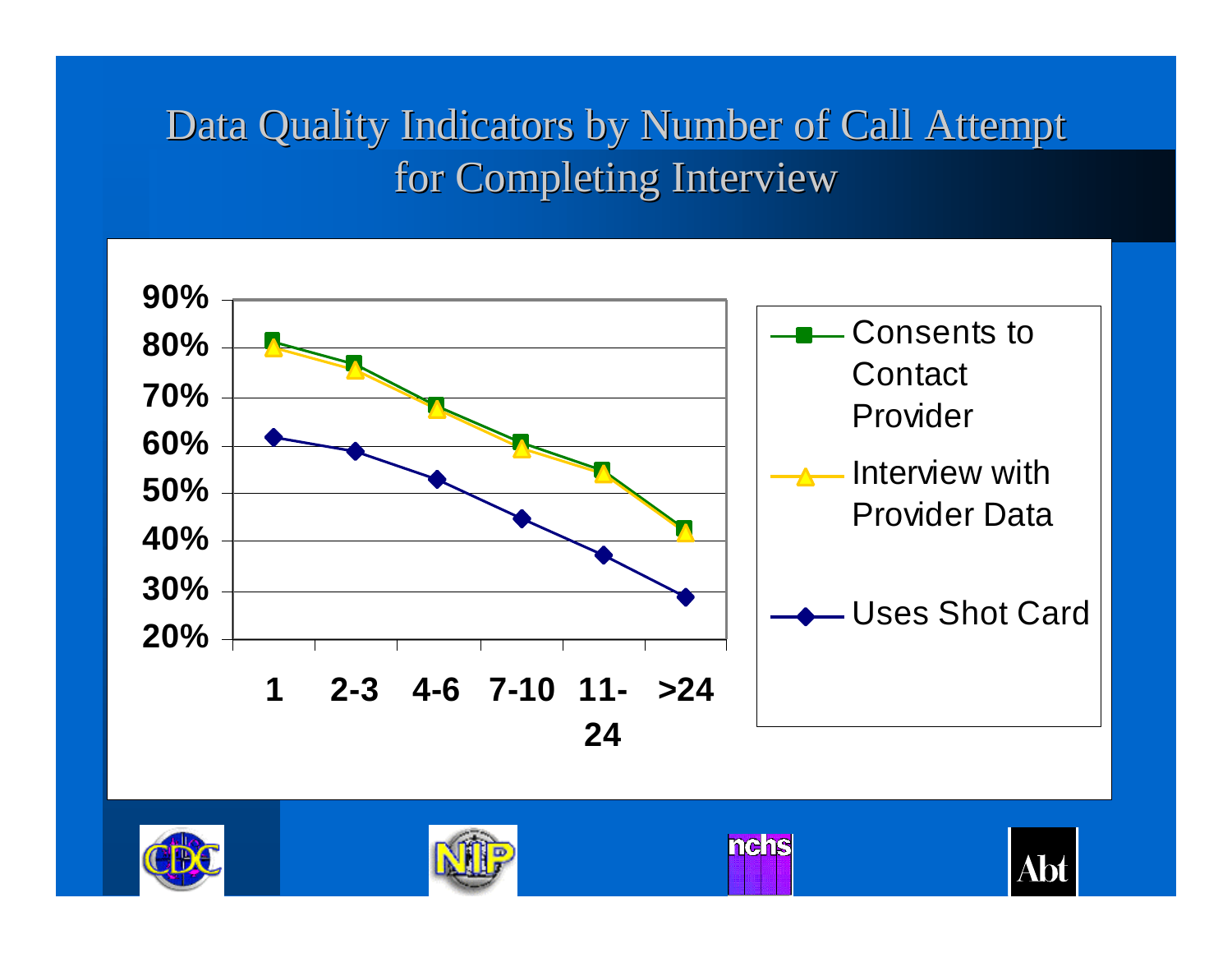### Selected Item Non-Response Rates by Call Attempt Number









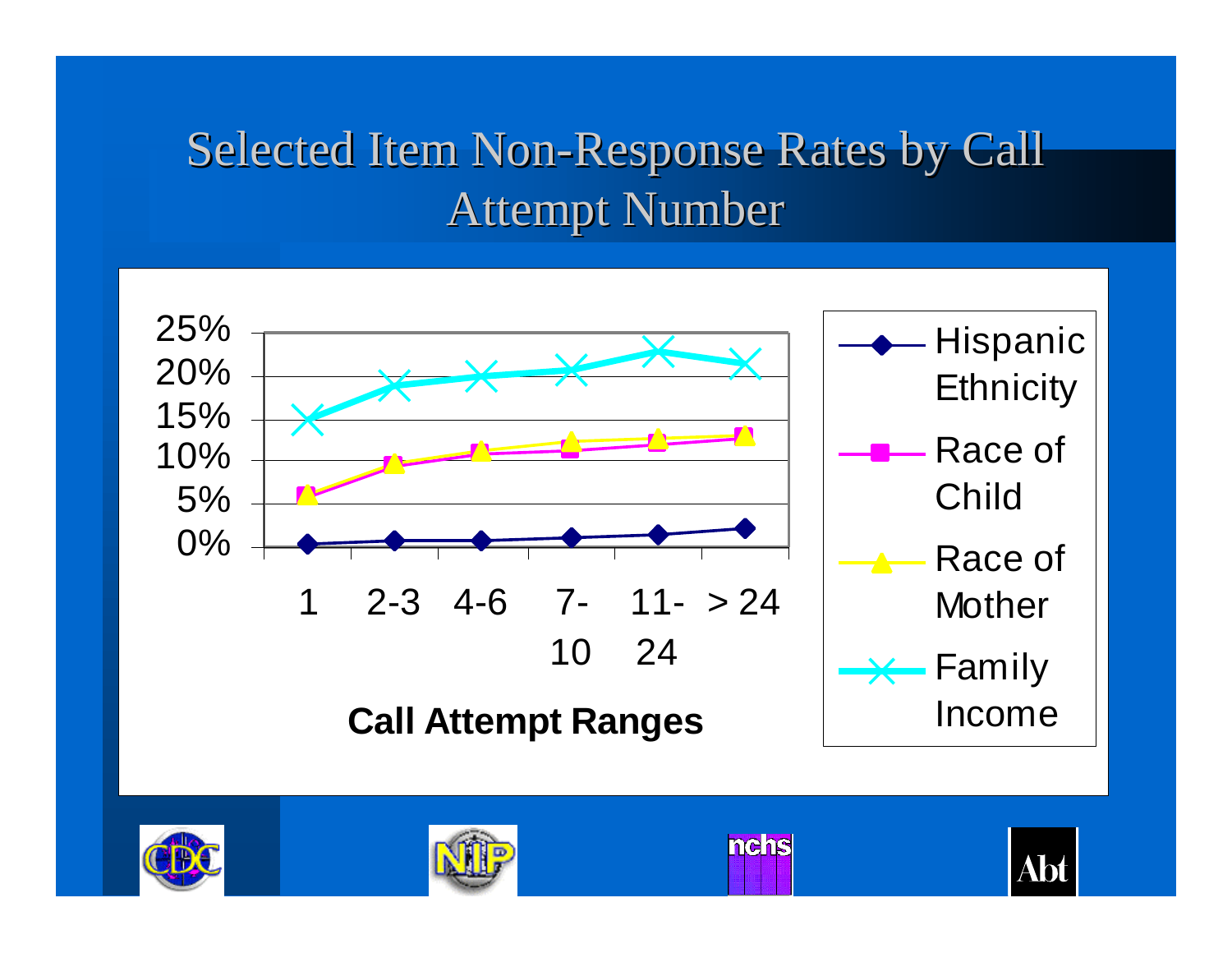Response Rates by Ranges of Call Attempts: Resolution, Screener Completion, Interview Completion, and CASRO Rates

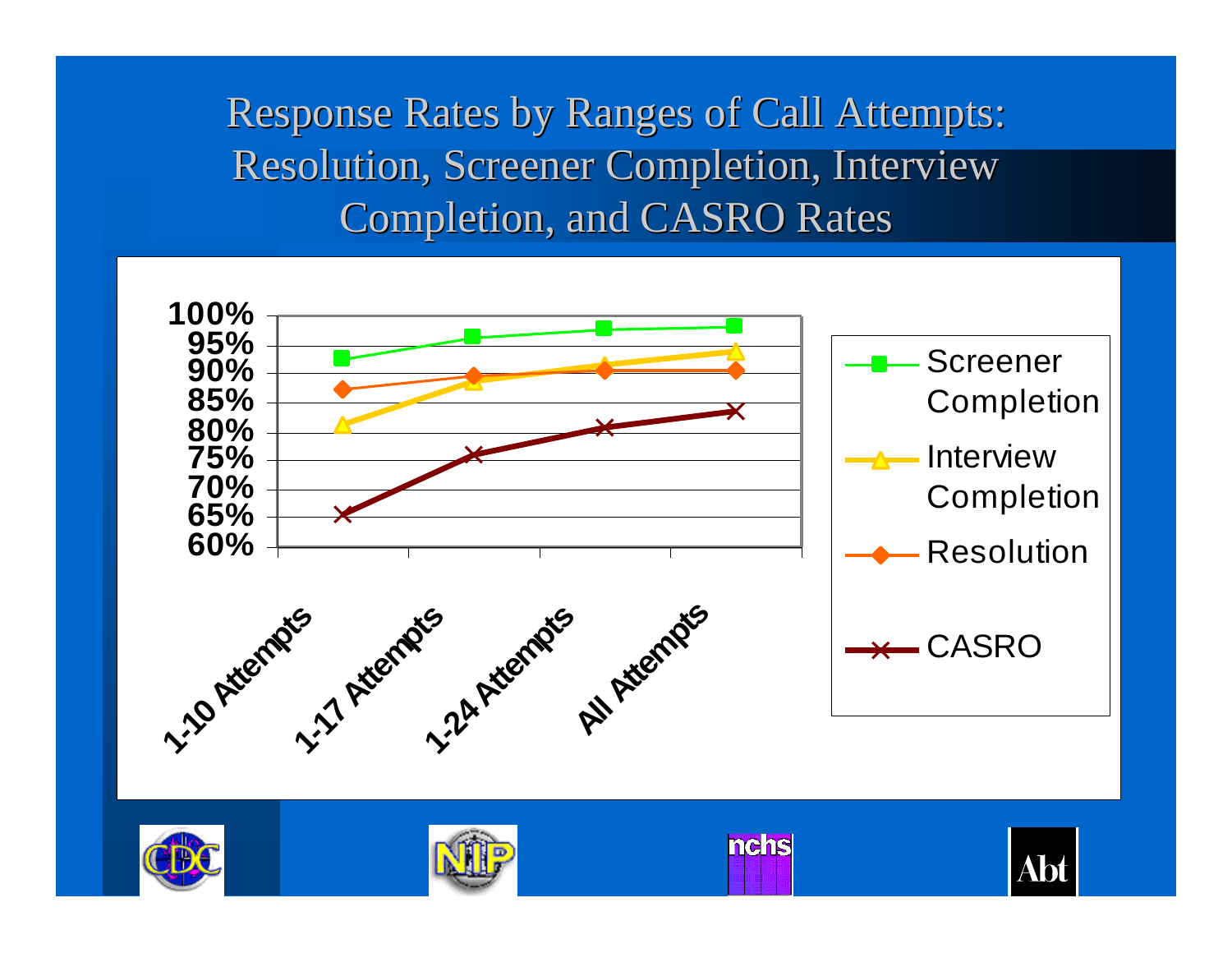### Demographics by Call Attempt Number

|                                                                            | <b>ALL</b><br><b>CASES</b> | NUMBER OF CALL ATTEMPTS TO COMPLETE THE<br><b>IMMUNIZATION INTERVIEW</b> |         |         |          |           |       |
|----------------------------------------------------------------------------|----------------------------|--------------------------------------------------------------------------|---------|---------|----------|-----------|-------|
|                                                                            |                            | 1                                                                        | $2 - 3$ | $4 - 6$ | $7 - 10$ | $11 - 24$ | > 24  |
| <b>N</b> Cases                                                             | 32,795                     | 7,646                                                                    | 10,021  | 6,779   | 3,912    | 3,582     | 855   |
| <b>Hispanic Status of Child</b><br>$(%)^*$                                 | 14.8%                      | 9.4%                                                                     | 15.0%   | 16.8%   | 17.7%    | 18.0%     | 18.0% |
| Race of Child - Black (%)*                                                 | 18.7%                      | 14.45                                                                    | 16.68   | 18.91   | 22.19    | 25.91     | 33.33 |
| No. of People Living in HH<br>(Mean)**                                     | 4.3                        | 4.28                                                                     | 4.29    | 4.32    | 4.30     | 4.28      | 4.15  |
| <b>Mother</b><br>(Mean<br>Age<br><b>of</b><br>Years)**                     | 29.8                       | 29.71                                                                    | 29.85   | 29.94   | 29.84    | 29.46     | 29.00 |
| <b>Marital Status of Mother (%</b><br><b>Married</b> )*                    | 72.1%                      | 75.7%                                                                    | 74.3%   | 71.4%   | 70.9%    | 64.9%     | 55.1% |
| <b>Education Level of Mother</b><br>(% High School Graduate<br>or Higher)* | 87.2%                      | 90.3%                                                                    | 86.7%   | 85.8%   | 86.0%    | 85.8%     | 86.3% |
| <b>Family Income (% less than</b><br>$15K$ <sup>*</sup>                    | 18.7%                      | 16.3%                                                                    | 18.4%   | 19.0%   | 19.9%    | 22.0%     | 24.0% |
| of<br><b>Two</b><br><b>Presence</b><br><b>Telephone Numbers (%)*</b>       | 11.0%                      | 9.9%                                                                     | 10.3%   | 10.6%   | 12.0%    | 13.9%     | 15.2% |







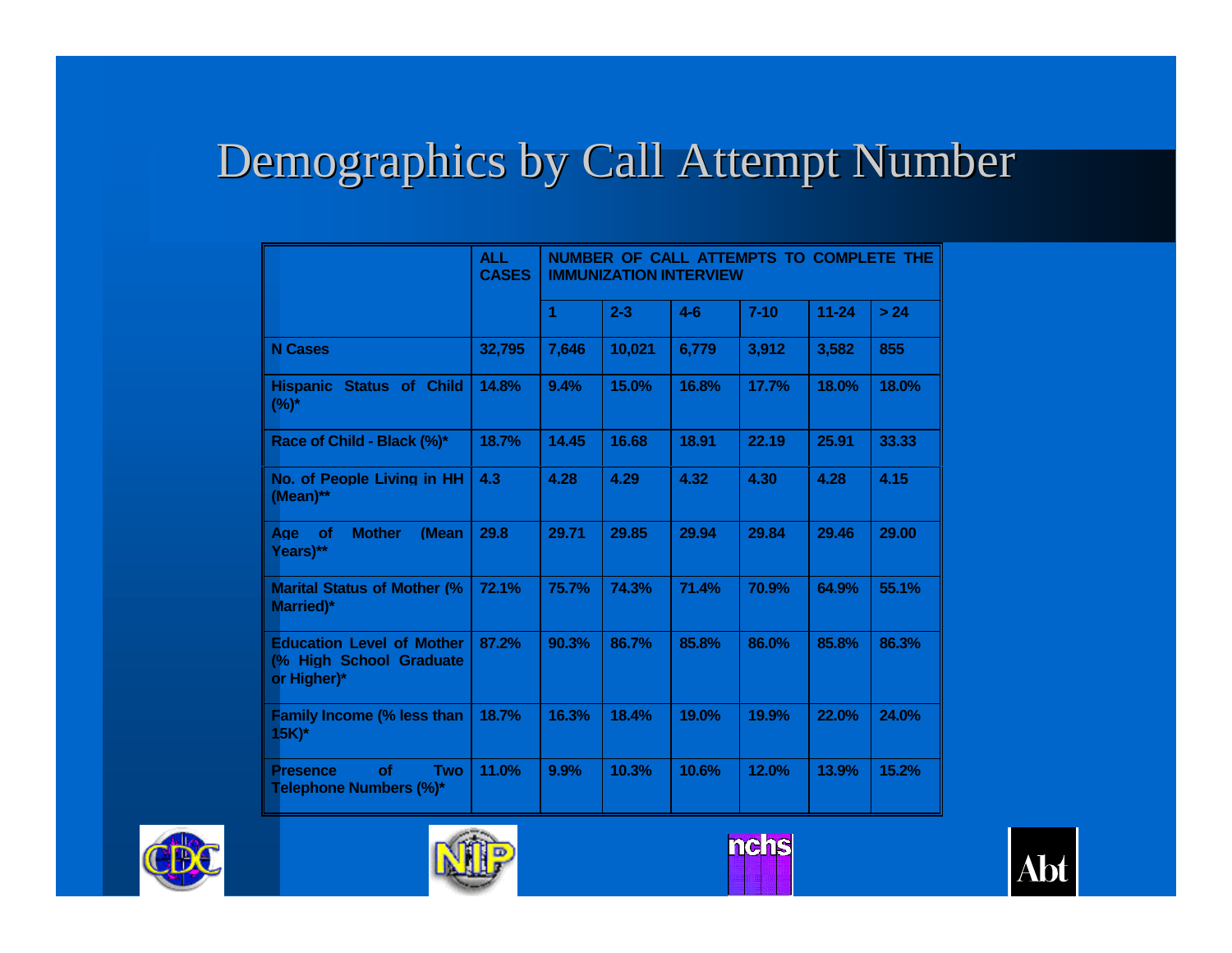### Demographics When Excluding Interviews Completed After the 10th Dial Attempt

|                   | <b>Study Question</b>           | <b>Percent Change By</b><br><b>Excluding Interviews</b><br><b>Completed after 10 Dial</b><br><b>Attempts</b> |
|-------------------|---------------------------------|--------------------------------------------------------------------------------------------------------------|
| <b>Phone Line</b> | <b>Presence of Second</b>       | $-2.3\%$                                                                                                     |
|                   | <b>Race of Child -- Black</b>   | $-1.5\%$                                                                                                     |
|                   | <b>Hispanic Ethnicity of</b>    | $0.33\%$                                                                                                     |
| <b>Child</b>      |                                 |                                                                                                              |
| - Married         | <b>Marital Status of Mother</b> | $1.2\%$                                                                                                      |

**Note: 86% of interviews were completed on one of the first 10 dial attempts.** mehs

Abt



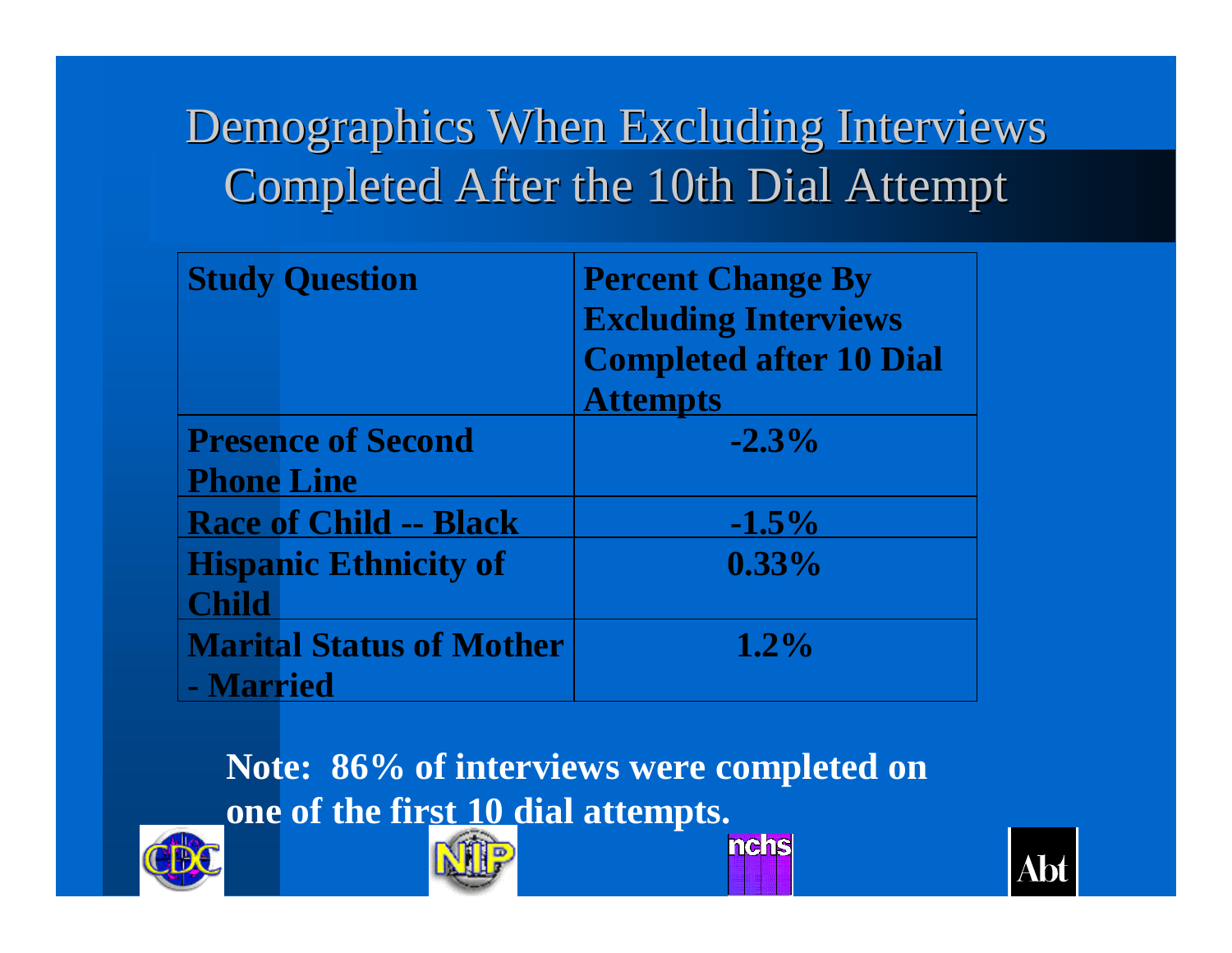#### National Immunization Estimates: Using All Cases and Excluding High-Attempt Cases

|                                                                                                          | <b>ALL</b><br><b>CASES</b><br>(ROW %) | <b>EXCLUDING CASES</b><br><b>COMPLETED ON 18</b><br><b>LATER</b><br><b>OR</b><br><b>CALL</b><br><b>ATTEMPT (ROW %)</b> |
|----------------------------------------------------------------------------------------------------------|---------------------------------------|------------------------------------------------------------------------------------------------------------------------|
| <b>N</b> (Percent of Cases)                                                                              | 32,795<br>$(100\%)$                   | 30,951<br>$(94.4\%)$                                                                                                   |
| Children with 22,075<br><b>Total</b><br><b>Provider Data (Percent (100%)</b><br>of Cases)                |                                       | 21,079<br>(95.5%)                                                                                                      |
| <b>National Estimate</b><br>of Up-to-Date<br><b>Status on Major</b><br><b>Immunizations</b><br>(4:3:1:3) | 76.4%                                 | 76.8%                                                                                                                  |
| Standard Error of the 0.4%<br><b>Estimate</b>                                                            |                                       | 0.4%                                                                                                                   |







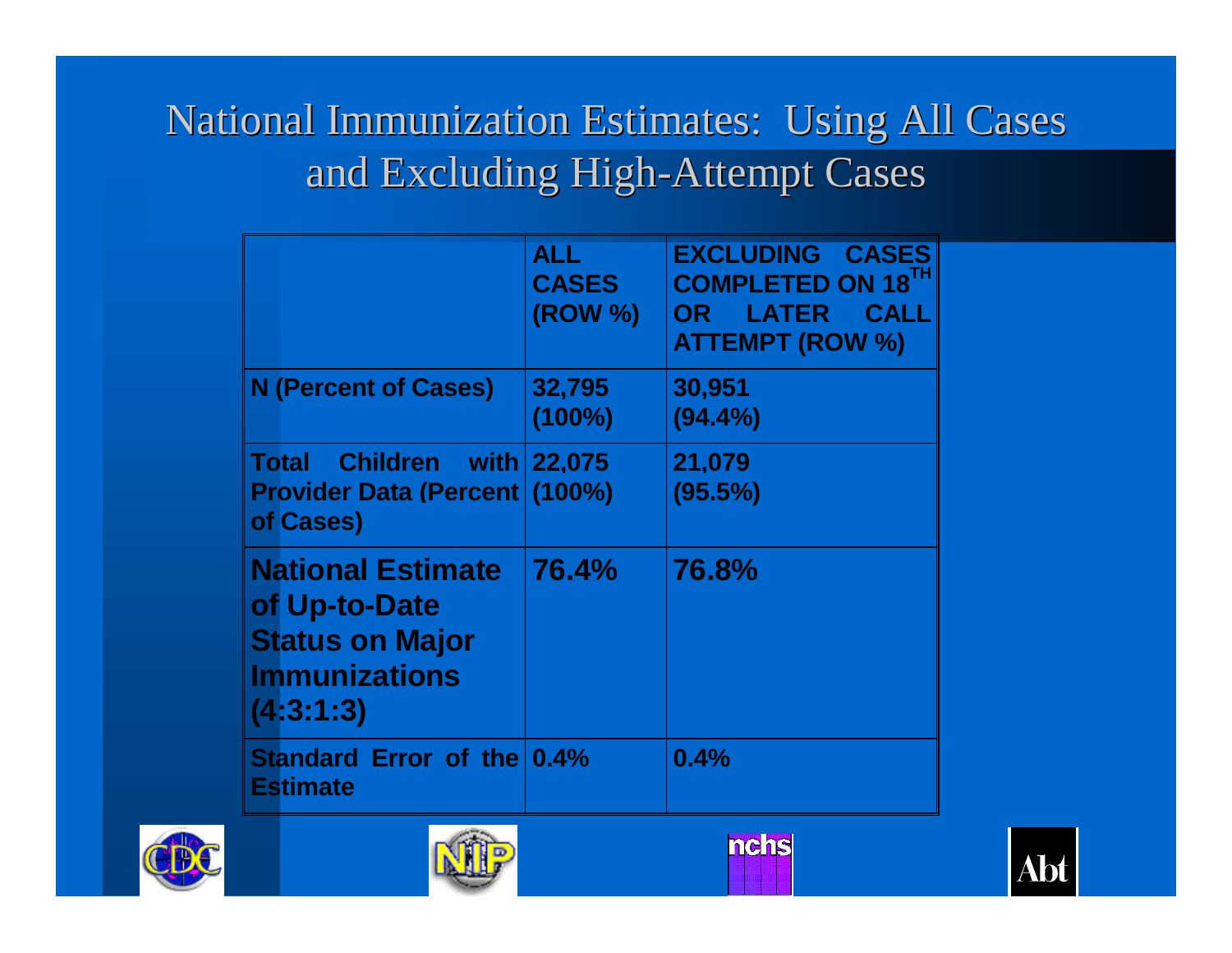Subjective Assessments: The Value of High-Attempt Completes

- **High Attempt Cases Are Expensive: Over 10 times as many dials to get a complete**
- **Don't Change National Estimates or Demographics Much, But Do Change Local Estimates**
- $\bullet$  **Improve CASRO Rates by 3 Percentage Points**
- **Further Study Required on Cost--Error Tradeoff**